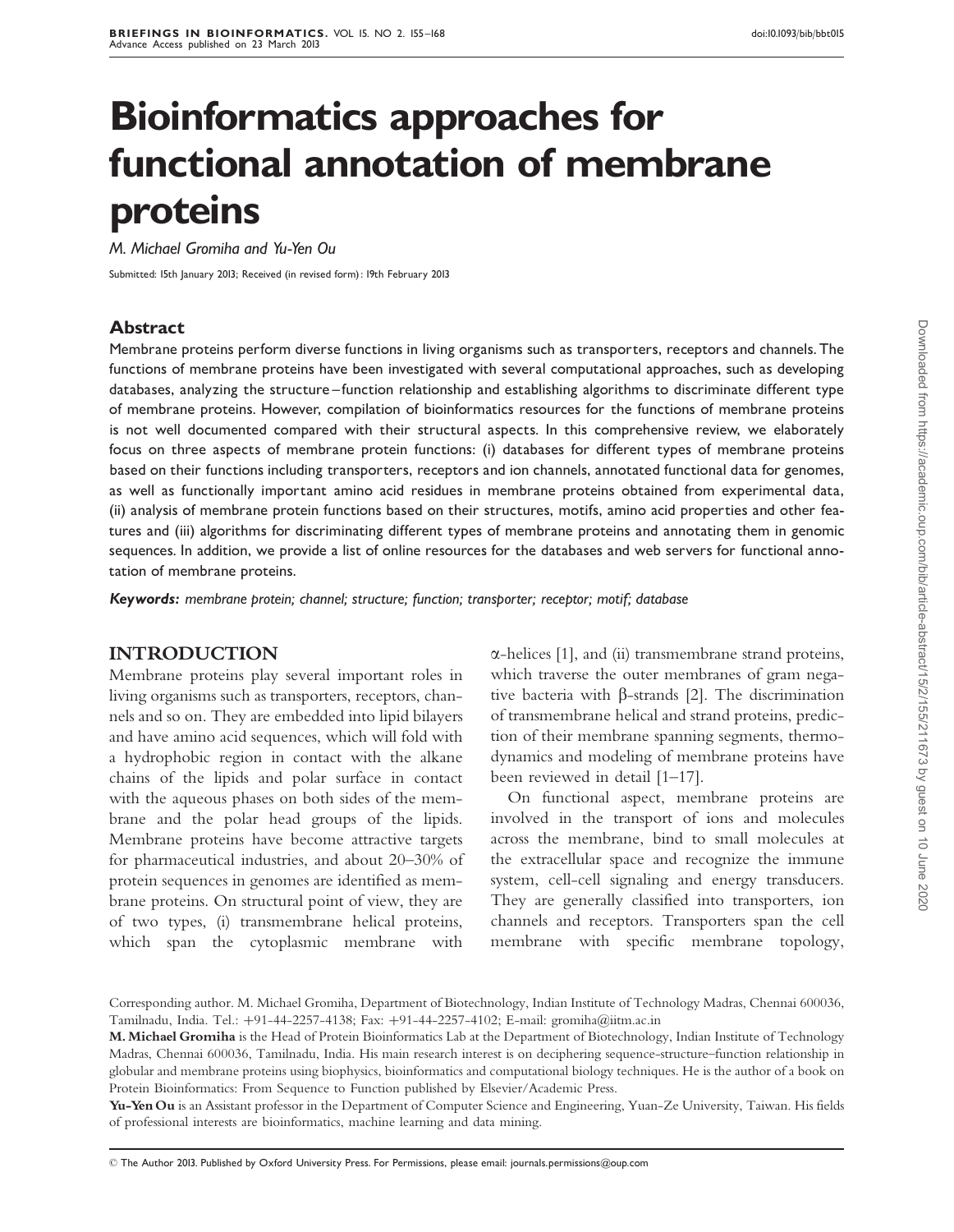energy coupling mechanism and substrate specificities [\[18](#page-11-0),[19\]](#page-11-0). They form an intricate system of pumps and channels through which they deliver essential nutrients, eject waste products and assist the cell to sense environmental conditions [\[20](#page-11-0)].

Ion channels are membrane proteins, which facilitate the diffusion of ions across biological membranes. They provide a high-conducting hydrophilic pathway across hydrophobic interior of the membrane. Channels function into two different ways, such as gating and ion selectivity. The conformational change of a protein to keep the channel closed or open is termed as gating and it allows the transport of a molecule at the open state [[21](#page-11-0)]. Channels can also discriminate the size and charge of the traversing molecule, which is termed as ion selectivity.

Membrane receptors are specialized protein molecules in the membranes of cells, to which external molecules (hormones, neurotransmitters, drugs) attach, triggering changes in the function of the cell. Essentially they receive external chemical signals and pass to the interior of the cell. Numerous receptor types such as nuclear receptors, G-protein coupled receptors, olfactory receptors (ORs) etc. are found within a cell, and each type is linked to a specific biochemical pathway. Recently it has been reported that the ORs in the antennas of malaria mosquito detect odorants produced by humans [\[22,23](#page-11-0)].

The classification of membrane proteins based on their function is an important problem toward the advancement of structural and functional genomics. In this review, we focus on three different aspects: (i) bioinformatics databases for the classification of membrane proteins based on their functions, annotated channels, receptors and transporters, motifs in membrane proteins as well as experimentally determined functionally important amino acid residues in membrane proteins, (ii) structure–function relationship in membrane proteins using amino acid properties, motifs and other features and (iii) discrimination algorithms and web servers for identifying channels, pores, transporters, transporting targets and so on. The G-protein coupled receptors have been well studied with the development of databases [[24,25\]](#page-11-0) and algorithms [\[26–29](#page-11-0)], and this topic has been extensively reviewed in the literature [\[30–33](#page-11-0)]. Hence, in this review, we focus on other classes of membrane proteins.

# DATABASES FOR FUNCTIONAL ASPECTS OF MEMBRANE **PROTEINS**

The information about the functions of membrane proteins are increasing rapidly and it prompted the necessity of developing and maintaining databases to support scientific community. Consequently, different databases have been constructed on various directions, such as the overall collection of experimentally known functional information, specific data on transporters, channels and receptors, annotated functions in genomes, motifs in membrane proteins and so on. [Table 1](#page-2-0) lists a set of databases available for functional aspects of membrane proteins.

#### **Transporters**

Saier et al. [[34\]](#page-12-0) followed the transporter classification (TC) system approved by the International Union of Biochemistry and Molecular Biology and developed the Transporter Classification Database (TCDB). It is a comprehensive database for transporters and a brief description about it as described in Gromiha et al. [\[35](#page-12-0)] is given below. TCDB contains sequence, structure, function and evolutionary information about transport systems from a variety of living organisms. It is a curated repository for factual information compiled largely from over 10 000 published references. It uses a functional/phylogenetic system of classification, and currently encompasses about 5600 representative protein sequences and the proteins are classified into more than 600 families (26 June 2012). Transport systems are classified on the basis of five components such as (i) transporter class (i.e., channel, carrier, primary active transporter or group translocator), (ii) transporter subclass, which in the case of primary active transporters refers to the energy source used to drive transport, (iii) transporter family, (iv) subfamily and (v) substrate or range of substrates transported. The browsing options available in TCDB are illustrated in [Figure 1](#page-3-0) [\[35](#page-12-0)]. It also has the facility to retrieve data with several search options. TCDB is freely accessible at [http://www.](http://www.tcdb.org) [tcdb.org.](http://www.tcdb.org)

Ren et al. [\[19\]](#page-11-0) classified the transporters into different types and families based on their mode of transport, bioenergetics, molecular phylogeny and substrate specificities and developed a database for annotated transporters in genomes. The annotation has been made with the available experimental information as well as bioinformatics approaches. The database contains the facility to search data based on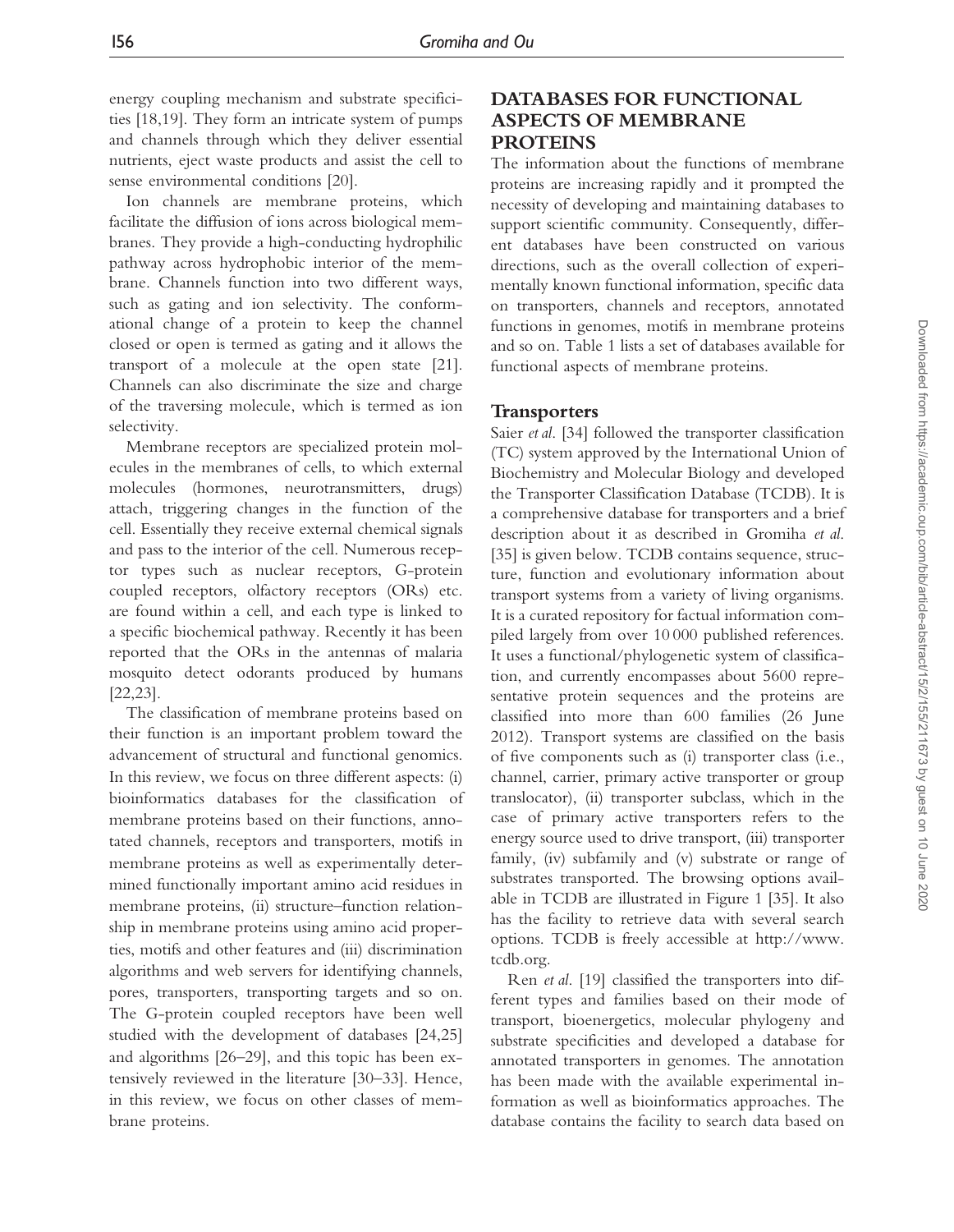<span id="page-2-0"></span>

|  |  |  |  |  | Table I: List of databases for membrane protein functions |  |  |
|--|--|--|--|--|-----------------------------------------------------------|--|--|
|--|--|--|--|--|-----------------------------------------------------------|--|--|

| <b>Name</b>                                                        | <b>URL</b>                                      |
|--------------------------------------------------------------------|-------------------------------------------------|
| TCDB, transport classification database                            | http://www.tcdb.org                             |
| TransportDB, annotated transport systems in genomes                | http://www.membranetransport.org/               |
| Medicago truncatula transporter database                           | http://bioinformatics.cau.edu.cn/MtTransporter/ |
| ABCdb, ABC transporter repertories                                 | http://www-abcdb.biotoul.fr                     |
| ABCMdb, mutations in ABC transporters                              | http://abcmutations.hegelab.org/                |
| GATMD: y-aminobutyric acid transporter mutagenesis database        | http://physiology.sci.csupomona.edu/GATMD/      |
| YTPdb, yeast transport protein database                            | http://homes.esat.kuleuven.be/ytpdb/            |
| TSdb, transporter substrate database                               | http://tsdb.cbi.pku.edu.cn                      |
| Olfactory receptor database                                        | http://senselab.med.yale.edu/senselab/ordb      |
| HORDE, human olfactory data explorer                               | http://genome.weizmann.ac.il/horde/             |
| Channelpedia                                                       | http://www.ionchannels.org/                     |
| Ligand-gated ion channels database                                 | http://www.ebi.ac.uk/compneur-srv/LGICdb        |
| VKCDB, Voltage-gated $K(+)$ channel database                       | http://vkcdb.biology.ualberta.ca                |
| MIPModDB, resource for the superfamily of major intrinsic proteins | http://bioinfo.iitk.ac.in/MIPModDB              |
| MeMotif, motifs in $\alpha$ -helical membrane proteins             | http://projects.biotec.tu-dresden.de/memotif    |
| TMFunction, functionally important residues in membrane proteins   | http://tmbeta-genome.cbrc.jp/TMFunction/        |
| dbPTM, posttranslational modifications of proteins                 | http://dbPTM.mbc.nctu.edu.tw/                   |

text and BLAST search options. The database is also cross-linked with other related resources. It is available at<http://www.membranetransport.org/>. On this line, databases have also been developed for specific classes of transporters, and Miao et al. [\[36\]](#page-12-0) reported a comprehensive database for Medicago truncatula transporters. It has the classifications from 162 families and seven types based on their transporting mode and energy coupling mechanisms. The database is available at [http://bioinformatics.cau.](http://bioinformatics.cau.edu.cn/MtTransporter/) [edu.cn/MtTransporter/](http://bioinformatics.cau.edu.cn/MtTransporter/).

Fichant et al. [[37\]](#page-12-0) developed a database of ABC (ATP binding cassette) transporters in genomes based on their transporting compounds. A query page has been developed to retrieve ABC transporter repertories and analyze them based on functional and evolutionary perspectives. The database is available at <http://www-abcdb.biotoul.fr>. Gyimesi et al. [\[38\]](#page-12-0) set up a database of ABC protein mutants from the information available in the literature using an automatic data mining approach. A web interface has been set up to compare mutations in different ABC transporters using sequence alignments and three-dimensional (3D) structural models. It is available at<http://abcmutations.hegelab.org/>. Anderson et al. [\[39](#page-12-0)] developed a web-accessible relational database of manually annotated biochemical, functional and pharmacological data reported on GAT1—the most intensely studied Gamma-aminobutyric acid (GABA) transporters. This GABA Transporter Mutagenesis Database (GATMD) is available at [http://physiology.sci.csupomona.edu/](http://physiology.sci.csupomona.edu/GATMD/)

[GATMD/.](http://physiology.sci.csupomona.edu/GATMD/) Brohee etal. [[40](#page-12-0)] developed a yeast transport protein database (YTPdb), for the classification and annotation of yeast transporters, which are based on the functional criteria such as subcellular location or their substrate compounds. YTPdb allows queries at various levels, from highly specific (e.g., ammonium as a substrate or vacuole as a location) to broader (e.g., cation as a substrate or inner membranes as location), and the database is available at [http://homes.](http://homes.esat.kuleuven.be/ytpdb/) [esat.kuleuven.be/ytpdb/.](http://homes.esat.kuleuven.be/ytpdb/) Zhao etal. [[41](#page-12-0)] developed a transporter substrate database (TSdb) as a central repository of substrate information of transporters as well as their annotations. All the substrates in the database are mapped to Kyoto Encyclopedia of Genes and Genomes (KEGG) ligand compound database [[42](#page-12-0)], which will be useful to map all the substrate to the KEGG pathway. TSdb is available at [http://tsdb.cbi.](http://tsdb.cbi.pku.edu.cn/) [pku.edu.cn/](http://tsdb.cbi.pku.edu.cn/).

#### Receptors

Crasto et al. [[43](#page-12-0)] constructed the OR database as a central repository for OR and OR-like gene and proteins sequences. They have developed an algorithm to automatically download sequences from GenBank and Uniprot into OR database. The data obtained from different resources have been structured with database architecture. HORDE is another database for ORs, which mainly deals with human ORs. It includes the information on genomic variations, classification, orthologs and other features. The database is available at [http://genome.weiz](http://genome.weizmann.ac.il/horde/) [mann.ac.il/horde/](http://genome.weizmann.ac.il/horde/).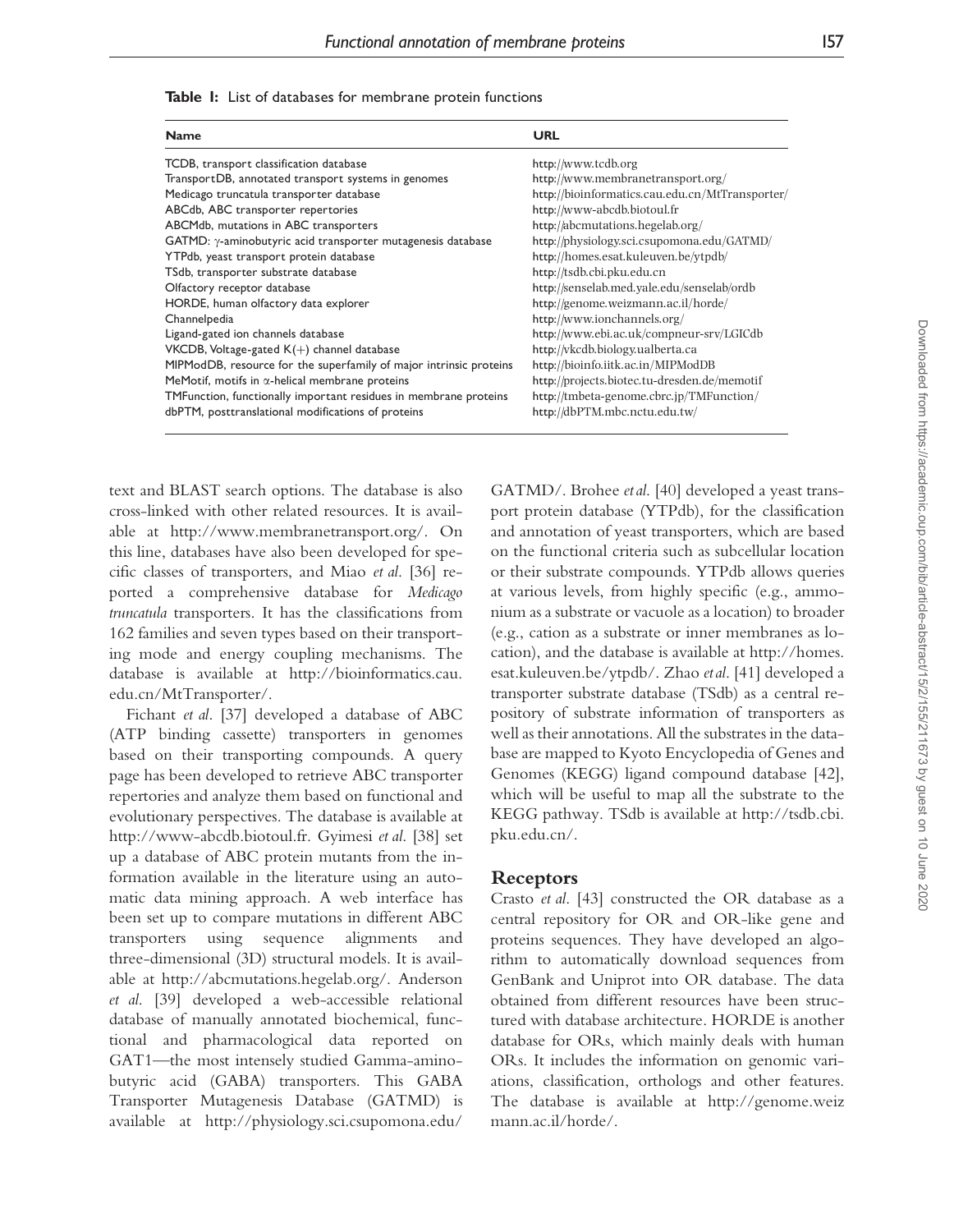<span id="page-3-0"></span>

Figure 1: Browsing data from Transport Classification Database. (a) hierarchical representation of transporters, such as class, subclass and family; (b) proteins belonging to a specific family, sugar porin family; (c) details about a typical protein, LamB, maltoporin. Figure was taken from Gromiha et al. [[35](#page-12-0)].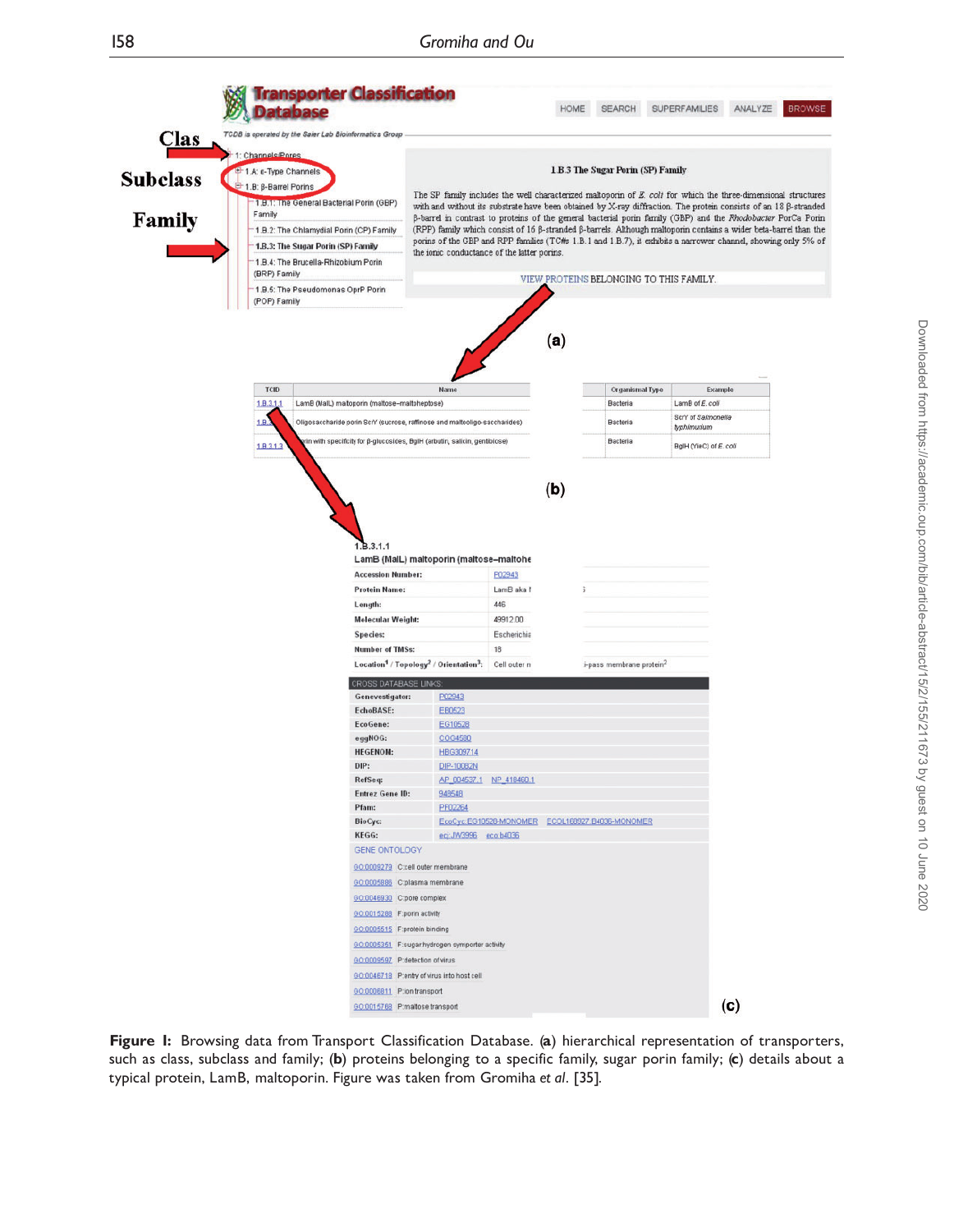#### Ion channels

Ion channels are transmembrane pores<sup>®</sup> proteins that allow the passage of ions into and out of a cell. There are hundreds of different ion channels and they are distinguished based on their ion selectivity, gating mechanism and sequence similarity [\[35](#page-12-0)]. Ion channels can be voltage-gated, ligand-gated, pH-gated or mechanically gated. These gating criteria along with a combination of sequence similarity and ion selectivity further subdivide ion channels into several subtypes, voltage-gated potassium channels, voltage-gated sodium channels, voltage-gated calcium channels, chloride channels, ligand-gated channels and so on. Ranjan et al. [[44](#page-12-0)] designed a database for ion channels to store the information on ion channels and models. It integrates and highlights recent publications with relevant information. It has about 200 annotated ion channels, and the database Channepedia is available at [http://www.ionchan](http://www.ionchannels.org/) [nels.org/](http://www.ionchannels.org/).

Donizelli et al. [[45](#page-12-0)] developed a nonredundant manually curated resource for ligand-gated ion channels, such as nicotinic, ATP, GABA and glutamate ionotropic receptors. It has both nucleic acid and protein sequences and facilities to search with keywords and sequence similarity. It is also equipped with customized multiple sequence alignments and manipulation of protein structures. The database is available at [http://www.ebi.ac.uk/compneur-srv/](http://www.ebi.ac.uk/compneur-srv/LGICdb/) [LGICdb/](http://www.ebi.ac.uk/compneur-srv/LGICdb/). Gallin and Boutet [\[46](#page-12-0)] set up a voltage-gated  $K^+$  channel database with a comprehensive set of sequence data, which can be directly used for further analysis. It has more than 2000 entries, and the channels are categorized into subfamilies by phylogenetic analysis and hidden Markov models. The database is available at [http://vkcdb.](http://vkcdb.biology.ualberta.ca) [biology.ualberta.ca.](http://vkcdb.biology.ualberta.ca) Gupta et al. [\[47](#page-12-0)] developed a database of major intrinsic proteins, which contains channel proteins with the following information: source, gene structure, sequence features, substitutions in the conserved Asn-Pro-Ala (NPA) motifs, structural model, the residues forming the selectivity filter and channel radius profile. MIPModDB database is available at [http://bioinfo.iitk.ac.in/](http://bioinfo.iitk.ac.in/MIPModDB) [MIPModDB](http://bioinfo.iitk.ac.in/MIPModDB).

# Functional motifs in membrane proteins

Specific motifs are overrepresented in membrane proteins and they play important roles for their structure and function [[17\]](#page-11-0). It has been reported that GxxxG motif mediates helix packing in membrane proteins [\[48](#page-12-0)]. The glycine zippers, (G,A,S)xxx GxxxG and GxxxGxxx(G,S,T), with multiple GxxxG motifs are shown to have important functional roles in many membrane proteins [\[49\]](#page-12-0). The mutations in these motifs are shown to have deleterious effects on the function of membrane proteins [\[17](#page-11-0),[49,50\]](#page-12-0). Further, the motif Po.G..Hy.Hy (Po, polar residue; G, glycine; Hy, large hydrophobic residue) is identified as a sorting signal for the insertion and integration of mitochondrial  $\beta$ -barrel membrane proteins [[51–53\]](#page-12-0). Owing to the importance of specific motifs, Marsico et al. [\[54](#page-12-0)] developed a database with more than 2000 experimentally known and computationally predicted motifs in transmembrane helical proteins. It is available at [http://pro](http://projects.biotec.tu-dresden.de/memotif) [jects.biotec.tu-dresden.de/memotif](http://projects.biotec.tu-dresden.de/memotif).

# Functionally important residues in membrane proteins

Gromiha et al. [[55\]](#page-12-0) developed a database TMFunction, which is a collection of experimentally observed functional residues in membrane proteins reported in the literature. The major aspects of this database have been reviewed in Gromiha et al. [\[35](#page-12-0)] and are discussed below. It contains the information about experimental functional data (IC50, measure of the effectiveness of a compound in inhibiting biological function;  $V_{\text{max}}$ , maximal velocity of transport; relative activity of mutants with respect to wild-type protein, binding affinity, dissociation constant) along with sequence, structure, mutation and literature information. A web interface has been set up with different search and display options so that users have the feasibility to get the relevant data. TMFunction is freely available at [http://tmbeta](http://tmbeta-genome.cbrc.jp/TMFunction/)[genome.cbrc.jp/TMFunction/.](http://tmbeta-genome.cbrc.jp/TMFunction/) The usage of TMFunction is illustrated with the following example. The data obtained for the protein 'olfactory receptor', function 'receptor' and single mutants is shown in [Figure 2](#page-5-0)A. The terms entry, protein, Uniprot ID, mutation, parameter, data, function, experiments and Pubmed ID have been selected for displaying the results [\(Figure 2](#page-5-0)B). [Figure 2](#page-5-0)C shows the final results obtained with the search conditions and display options.

# Posttranslational modifications of membrane proteins

Lu et al. [[56](#page-12-0)] collected experimental and curated data on posttranslational modifications (PTM) of proteins and set up a database, dbPTM, for research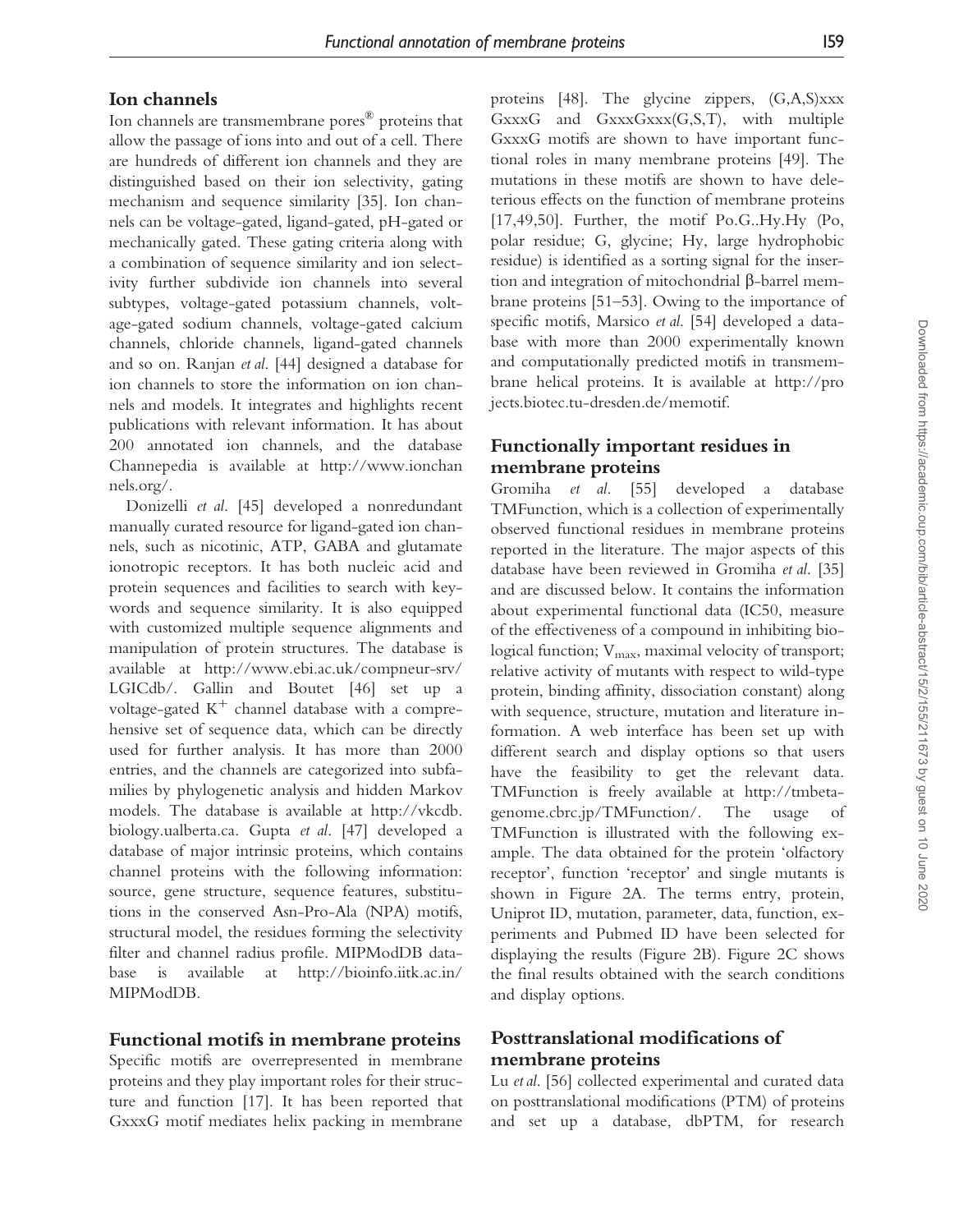

# **Welcome to TMFunction**



**Functional Database of Membrane Proteins** 

<span id="page-5-0"></span>

Figure 2: An example of searching conditions, display options and results of TMFunction: (a) main menu for the search options in TMFunction. The items protein name (olfactory receptor), function (receptor) and single mutants are selected for search as indicated by arrows/circles; (b) display options in TMFunction. We have selected entry, protein, Uniprot ID, mutation, parameter, data, function and PMID to show in the output; (c) part of the results obtained from TMFunction.

 $(c)$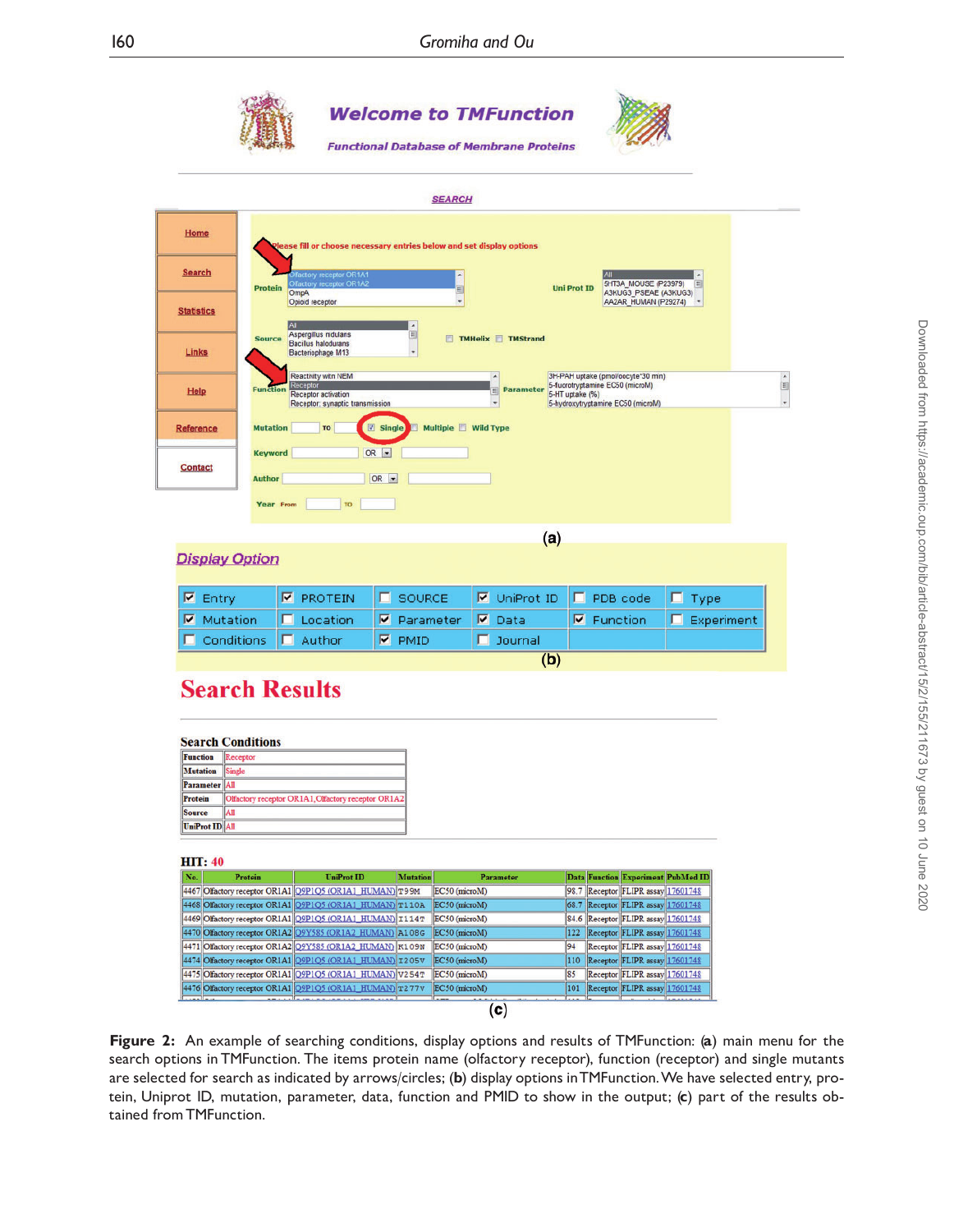community. It also has the information on substrate specificity of PTM sites and functional association of PTMs between substrates and their interacting proteins. Specifically, structural topologies of membrane proteins have been integrated with PTM sites for understanding their structure–function relationships. In addition, graphical representations have been provided for indicating the PTM substrate sites and structural topology of membrane proteins.

# STRUCTURE-FUNCTION RELATIONSHIP IN MEMBRANE PROTEINS

The experimental data related with membrane protein functions available in different databases have been used to understand the relationship between structure and function of membrane proteins. Gromiha et al. [\[57\]](#page-12-0) related a set of physical, chemical, energetic and conformational properties of amino acid residues [\[58](#page-12-0)] with the change of odor response (or compound's potency or half maximal effective concentration, EC50) due to amino acid substitutions in ORs. In this method, the mutation induced changes in property values  $\Delta P(i)$  was computed using the following equation:

$$
\Delta P(i) = P_{mut}(i) - P_{wild}(i)
$$

where,  $P_{mut}(i)$  and  $P_{wild}(i)$  are, respectively, the property value of the i<sup>th</sup> mutant and wild-type residues, and i varies from 1 to N, total number of mutants. The computed difference in property values -P was related with experimental EC50 or odorant response using single correlation coefficient. The analysis revealed that both the characteristics of odorant molecule (ligand) and amino acid properties are important for odor response and EC50 [[57](#page-12-0)]. Further, the information about the neighboring residues along the sequence and surrounding residues in 3D structures are also found to be important for understanding the functions of ORs on mutations. The sequence and structural effects have been included using the following expressions:

$$
Pseq(i) = \left[\sum_{j=i-k}^{j=i+k} P_j(i)\right] - P_{\text{mut}}(i)
$$

where,  $\Sigma P_j(i)$  is the total property value of the segment of  $(2k + 1)$  residues ranging from  $i - k$  to  $i + k$ about the i<sup>th</sup> residue of wild type.

$$
P_{str}(i) = P_{sur}(i) - P_{mut}(i); P_{sur}(i) = \sum_j n_{ij}.P_j
$$

where,  $n_{ii}$  is the total number of type j residues surrounding the i<sup>th</sup> residue of the protein within a distance of 8 Å, and  $P_i$  is the property value of residue type j.

Crasto [[59](#page-12-0)] focused on ORs and reviewed the methods developed for modeling ORs, binding modes with odorant molecules, molecular dynamics simulations and the locations in ORs for ligand binding. Frelet and Klein [\[60\]](#page-12-0) addressed the structure– function relationship in ABC transporters on various aspects such as the occurrence of two ATP binding and hydrolysis domains together with two ABC signatures, the nature of individual nucleotidebinding domains (independent or interacting), location of substrate binding sites and the functional link between ATP hydrolysis and transport process.

The analysis of amino acid composition in three major classes of transporters such as channels/pores, electrochemical and active transporters reveals the importance of specific amino acid residues with functions of transporters. Channels/pores catalyze facilitated diffusion (by an energy-independent process) by passage through a transmembrane aqueous pore or channel without evidence for a carrier-mediated mechanism. Electrochemical transporters are the ones that that use a carrier-mediated process. Active transporters use a primary source of energy to drive active transport of a solute against a concentration gradient.

Gromiha and Yabuki [\[61\]](#page-12-0) revealed the importance of specific amino acid residues for different classes of membrane proteins, which were reviewed in Gromiha et al. [[35](#page-12-0)]. Asn is dominant in channels/ pores among all the transporters and, interestingly, it plays an important role to the stability and function of  $\beta$ -barrel membrane proteins [[21](#page-11-0)[,62](#page-12-0)]. Glu is another amino acid that shows high difference between channels and electrochemical transporters, and the residues Glu166 and Glu148 are important for the channel function in CIC chloride channel proteins [[21](#page-11-0)]. The residues Phe and Leu are dominant in electrochemical transporters. In addition, the composition of Ala, Ile, Val and Trp are higher in electrochemical transporters compared with channels/pores and active transporters. This observation is supported with the fact that in glycerol-3-phosphate transporter, the space between helices 1 and 7 is filled by nine aromatic side chains and the occurrence of bulky aromatic residues helps to close the pore completely [\[63\]](#page-12-0).

Marsico et al. [[64\]](#page-12-0) introduced a structural fragment clustering technique for comparing sequential motifs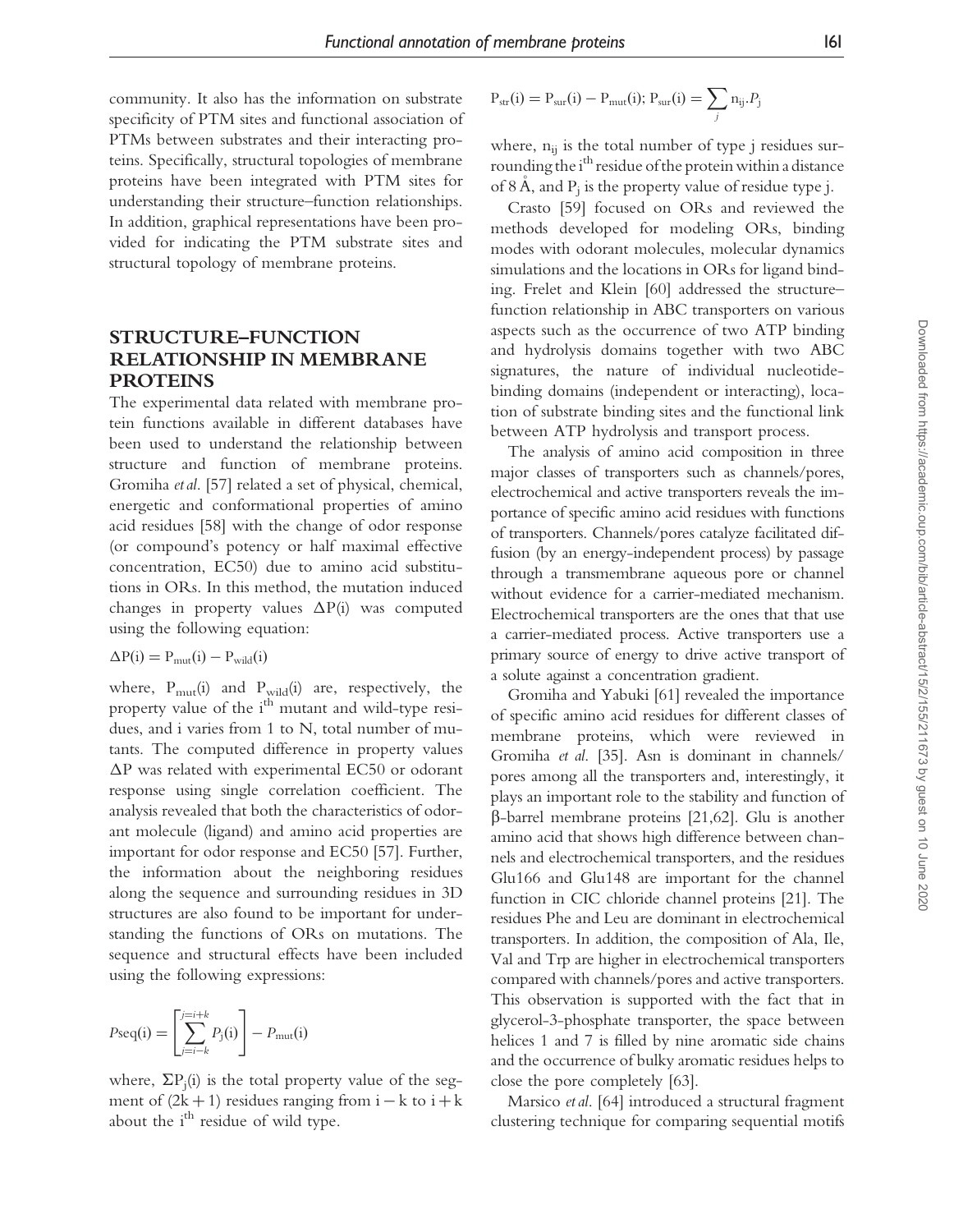with 3D structural fragments. They obtained 213 nonredundant motifs, and 58 of them were assigned to function using the information available in the literature. Seventy percent of the motifs are found in cofactor, ligand and ion binding sites, 30% at protein interaction interfaces and 12% bind specific lipids such as glycerol or cardiolipins.

Imai et al. [\[52](#page-12-0),[53](#page-12-0)] analyzed the existence of a specific motif Po.G..Hy.Hy (Po, polar residue; G, glycine; Hy, large hydrophobic residue) in mitochondrial  $\beta$ -barrel membrane proteins, which is reported to be a sorting signal for insertion into membrane and integration in lipid phase [\[51](#page-12-0)]. The analysis has been done with several sets of protein sequences from different categories, such as mitochondrial  $\beta$ -barrel membrane proteins with 90 and 40% sequence identities of known proteins, inner membrane proteins, soluble  $\beta$ -barrel proteins, matrix proteins etc., and we noticed that the signal is specific to mitochondrial  $\beta$ -barrel membrane proteins. Further, we have analyzed the existence of amino acid residues in different locations of the motifs in 70 mitochondrial  $\beta$ -barrel membrane proteins, and the results are presented in Table 2. We observed that the amino acid residues satisfy the pattern of the motif in all locations; Gly is conserved in all the sequences; hydrophobic residues are conserved with 89, 100 and 100% at three different positions in the considered set of proteins. These occurrences are remarkably higher than random chances mentioned in Table 2.

# FUNCTIONAL DISCRIMINATION OF MEMBRANE PROTEINS

Several methods have been proposed to discriminate membrane proteins based on their functions such as

classification of transporters, different types of ion channels, transporting targets, conformation of substrates entering into the channels and so on. These aspects will be discussed in this section and some of them have been described in Gromiha etal. [\[35\]](#page-12-0). The web servers, which discriminate membrane proteins based on their functions are listed in [Table 3.](#page-8-0)

# Discrimination of transporters and classification of transporter types

Functional annotation of genomes requires information, which can be obtained just from amino acid sequence. For the past two decades, several methods have been reported to identify membrane proteins based on their structure with high accuracy and are reviewed in detail. Recently, different algorithms have been proposed to identify membrane proteins based on their functions such as transporters, channels and receptors as well as their subclassifications. The discrimination methods follow a standard procedure as described below: (i) development of nonredundant datasets from well-established databases; the dataset is divided into two sets, one for training/cross-validation and another for independent test, (ii) identification of features and are generally, amino acid composition, amino acid occurrence, residue pair preference, amino acid properties, positions specific scoring matrices etc. (iii) constructing algorithms for discrimination, both statistical methods and machine learning techniques, (iv) assessing the performance using different measures, sensitivity, specificity, accuracy, precision, recall, F-measure and receiver operator characteristics estimated by area under the curve (AUC) and (v) validating with different methods, n-fold crossvalidation, jack-knife test etc. The details about the

**Table 2:** The frequency of amino acid groups of  $\beta$ -signal motif sequences from 70 MBOMP homologs

| Amino acid category                         | <b>Motif position</b> |      |      |      |      |          |           |      |          |
|---------------------------------------------|-----------------------|------|------|------|------|----------|-----------|------|----------|
|                                             | <b>Background</b>     | Po   | X    | G    | hy   | X        | <b>Hy</b> | x    | Hy       |
| Large hydrophobic, Hy (L, I, V, F, M, W, Y) | 0.32                  | 0.03 | 0.96 | 0    | 0.89 | $\Omega$ |           | 0.16 |          |
| Small hydrophobic, hy (A, C)                | 0.08                  | 0.07 | 0.04 | 0    | 0.1  | 0.11     | 0         | 0.11 | $\Omega$ |
| Glycine, G                                  | 0.07                  | 0.16 | 0    |      | 0    | 0.24     | 0         | 0    | $\Omega$ |
| Polar & +ve charge $(K, R, H, S, T, N, Q)$  | 0.39                  | 0.74 | 0    | 0    | 0.01 | 0.5      | 0         | 0.61 | 0        |
| $-$ ve charge (D, E)                        | 0.09                  | 0    | 0.00 | 0.00 | 0.00 | 0.14     | 0.00      | 0.11 | 0.00     |
| Proline                                     | 0.05                  | 0.00 | 0.00 | 0.00 | 0.00 | 0.00     | 0.00      | 0.00 | 0.00     |

Background: overall frequency of each amino acid group in the entire set of sequences. Bold letters indicate the conserved positions. Data were taken from [[53](#page-12-0)].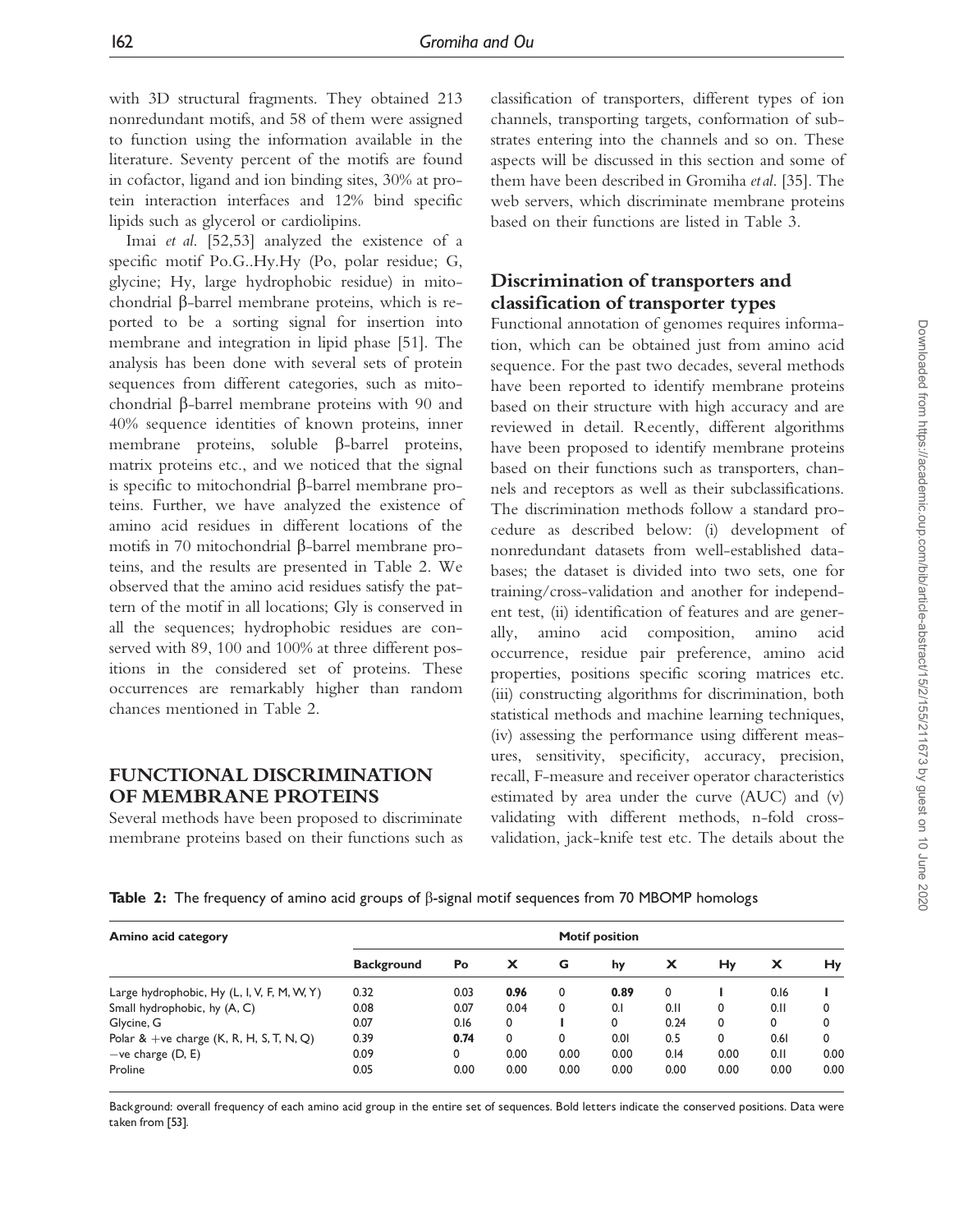| <b>Name</b>                                            | <b>URL</b>                                                  |
|--------------------------------------------------------|-------------------------------------------------------------|
| Discrimination of transporters                         | http://tmbeta-genome.cbrc.jp/disc-function/                 |
| TransportTP, transporter prediction                    | http://bioinfo3.noble.org/transporter                       |
| Transporter-RBF, classification of transporters        | http://rbf.bioinfo.tw/~sachen/TCpredict/Transporter-RBF.php |
| Transporter Targets, prediction of transporter targets | $http://rbf.bioinfo.tw/~sachen/ttrbf.html$                  |
| SLITHER, conformation of transporting substrates       | http://bioinfo.mc.ntu.edu.tw/slither/                       |
| P-glycoprotein substrate                               | http://pgp.althotas.com                                     |
| VGIChan, classification of ion channels                | http://www.imtech.res.in/raghava/vgichan/                   |
| Predicting ion channels and their types                | http://cobi.uestc.edu.cn/people/hlin/tools/IonchanPred/     |
| VKCpred, voltage-gated $K+$ channel subfamilies        | http://cobi.uestc.edu.cn/people/hlin/tools/VKCPred/         |
| MolAxis, identification of channels                    | http://bioinfo3d.cs.tau.ac.il/MolAxis                       |
| MEDELLER, modeling membrane proteins                   | http://medeller.info                                        |
| PoreLogo, visualization of pore-lining residues        | http://www.ebi.ac.uk/thornton-sry/software/PoreLogo         |
|                                                        |                                                             |

<span id="page-8-0"></span>Table 3: List of web servers for functional discrimination of membrane proteins

development of features, assessment and validation procedures are discussed in the literature [[4\]](#page-11-0).

Gromiha and Yabuki [\[61\]](#page-12-0) reported that the amino acid occurrence could discriminate a set of membrane non-transporters and transporters with the 5-fold cross-validation accuracy of about 80% using k-nearest neighbor methods. A web server has been developed for discriminating transporters from other proteins, and it is available at [http://tmbeta-genome.](http://tmbeta-genome.cbrc.jp/disc-function/) [cbrc.jp/disc-function/.](http://tmbeta-genome.cbrc.jp/disc-function/) The usage of Position specific scoring matrix (PSSM) profiles and amino acid properties showed an increase of 5–10% in discrimination accuracy [\[65](#page-12-0)]. Li et al. [[66\]](#page-12-0) used traditional homology-based methods and machine learning techniques to detect the transporters in a set of completed genomes and showed a recall and precision of 82% in yeast proteome. The prediction server is available at [http://bioinfo3.noble.org/transporter.](http://bioinfo3.noble.org/transporter)

The next step is to classify the transporters into different classes, families and superfamilies. Efforts have been taken on this direction and significant progress has been reported. Gromiha and Yabuki [\[61\]](#page-12-0) used different machine learning methods for discriminating channels/pores, electrochemical and active transporters, which showed an accuracy of 64% using amino acid occurrence. Ou et al. [\[65\]](#page-12-0) used PSSM profiles and amino acid properties for discriminating these three classes of transporters and obtained an average accuracy of 78% in a test set of 118 proteins.

Schaadt and Helms [[67](#page-12-0)] compared the similarity of transporters deposited in TCDB and annotated transporters in Arabidopsis thaliana using amino acid composition and classified the proteins into three families. They reported that the composition of transmembrane and non-transmembrane regions

could classify four different families with an accuracy of 80%. Ou et al. [\[65](#page-12-0)] considered six major families in TCDB and developed a method based on PSSM and amino acid properties to classify them, which showed an average accuracy of 69%, with an improvement of 8% over amino acid composition. Li et al. [\[68\]](#page-12-0) used nearest neighbor algorithm to distinguish 484 transporter families and reported a 5-fold cross-validated accuracy of 72.3%. Recently, Chen et al. [\[69\]](#page-13-0) used the information of comparative BLAST scores to discriminate seven different superfamilies of transporters deposited in TCDB.

# Prediction of transporting targets

Transporters catalyze the active transport of molecules across biological membranes and it is essential to annotate transporters specific to different substrates for the advancement of functional genomics. It is a difficult task and experimental annotation is scarce for our understanding. Hence, computational methods have been developed for identifying the transporters based on their targets. Schaadt et al. [[70\]](#page-13-0) used amino acid composition, characteristics of amino acid residues and conservation to detect transporters based on different substrates, amino acids, oligopeptides, phosphates and hexoses and showed an accuracy of 75–90%.

Chen et al. [[71](#page-13-0)] considered four major classes of transporting targets such as (i) electron, (ii) protein/ mRNA, (iii) ion and (iv) others and analyzed the characteristic features of transporters associated with these targets using amino acid properties. They have used various features, amino acid composition, residue pair preference, amino acid properties and PSSM profiles and developed an algorithm based on radial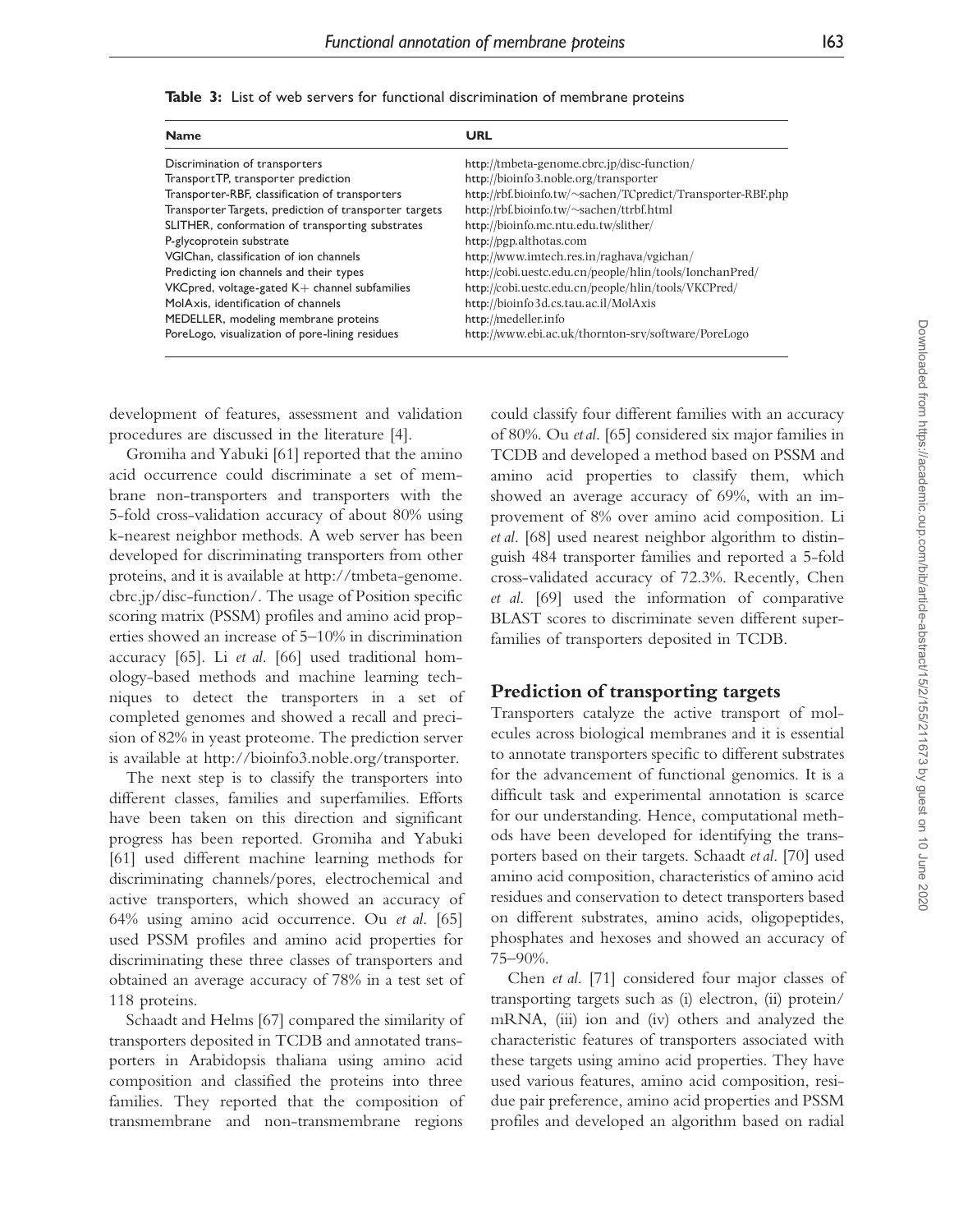basis function (RBF) networks to discriminate transporters with different transporting targets. This method showed an AUC of 0.90, 0.86, 0.77 and 0.86, respectively, for electron, protein/mRNA, ion and other transporters using PSSM and biochemical properties. A protocol has been developed to identify transporters based on their transporting targets, and the details are shown in Figure 3. In this procedure, PSSM features and other properties specific to each target are used to classify a transporter into four types of transporter targets. This procedure yields four results (for each transport type), and the transporter target is assigned according to the greatest preference (Figure 3).

Further, the work on transporting targets has been viewed through different perspectives, such as the conformation of a substrate to enter into the membrane and the interaction of a probable substrate with the protein. Lee et al. [\[72](#page-13-0)] developed a program SLITHER, which generates contiguous conformations of a molecule along a curved tunnel inside a protein and the binding free energy profile along the predicted channel pathway. The method can also be used to predict the ability of a substrate to crawl through an inner channel or half channel of proteins across surmountable energy barriers. The service is available at<http://bioinfo.mc.ntu.edu.tw/slither/>. Bikadi et al. [[73\]](#page-13-0) developed a support vector



**Figure 3:** The architecture for annotating transporter targets with three steps [\[71\]](#page-13-0): (i) PSSM profiles for specific features, (ii) RBF networks for each target and (iii) final classification.

machine method for predicting the substrates to P-glycoprotein as well as their interactions. They showed that molecular docking to P-glycoprotein structures could predict the geometry of the protein–substrate complexes and reported an accuracy of 80% on an independent dataset of 32 compounds. The prediction and docking methods are available at [http://pgp.althotas.com.](http://pgp.althotas.com)

# Identification of ion channels and discrimination of different classes

Ion channels are integral membrane proteins that enable the passage of inorganic ions across cell membranes. They are key components for physiological functions, and the role of ion channels in diseases has been described in a special issue in Progress in Biophysics and Molecular Biology [\[74\]](#page-13-0). Yaffe et al. [\[75](#page-13-0)] developed a web server for identifying channels in membrane proteins. It takes a protein structure in PDB format and lists all the main channels to membrane proteins. In addition, for each channel, the gating residues and the narrowest radius are also given along with a full list of the lining residues and the channel surface in a 3D graphical representation. The server is available at [http://bioinfo3d.cs.](http://bioinfo3d.cs.tau.ac.il/MolAxis) [tau.ac.il/MolAxis.](http://bioinfo3d.cs.tau.ac.il/MolAxis)

Ion channels are classified into different types such as voltage-gated potassium, calcium, sodium and ligand-gated channels, and they perform different functions. Hence, several methods have been proposed to discriminate the ion channels and classify them into different groups, which were reviewed in Gromiha et al. [[35\]](#page-12-0). For example, Saha et al. [\[76\]](#page-13-0) developed a method based on support vector machines to discriminate ion channels and non-ion channels and reported an accuracy of 89% to discriminate them. Further, the ion channels have been classified into potassium, sodium, calcium and chloride channels with one against others and obtained an average accuracy of 97.8%. A web server, VGIchan, has been developed for predicting and classifying voltagegated ion channels, and it is available at [www.](www.imtech.res.in/raghava/vgichan/) [imtech.res.in/raghava/vgichan/.](www.imtech.res.in/raghava/vgichan/)

Lin and Ding [[77\]](#page-13-0) used a feature selection technique, analysis of variance and support vector machines to detect ion channels and classify them. They showed an accuracy of 86.6% for discriminating ion channels and non-ion channels. Further, voltageand ligand-gated channels are distinguished with an accuracy of 92.6%, and four types of channels (potassium, sodium, calcium and anion) are classified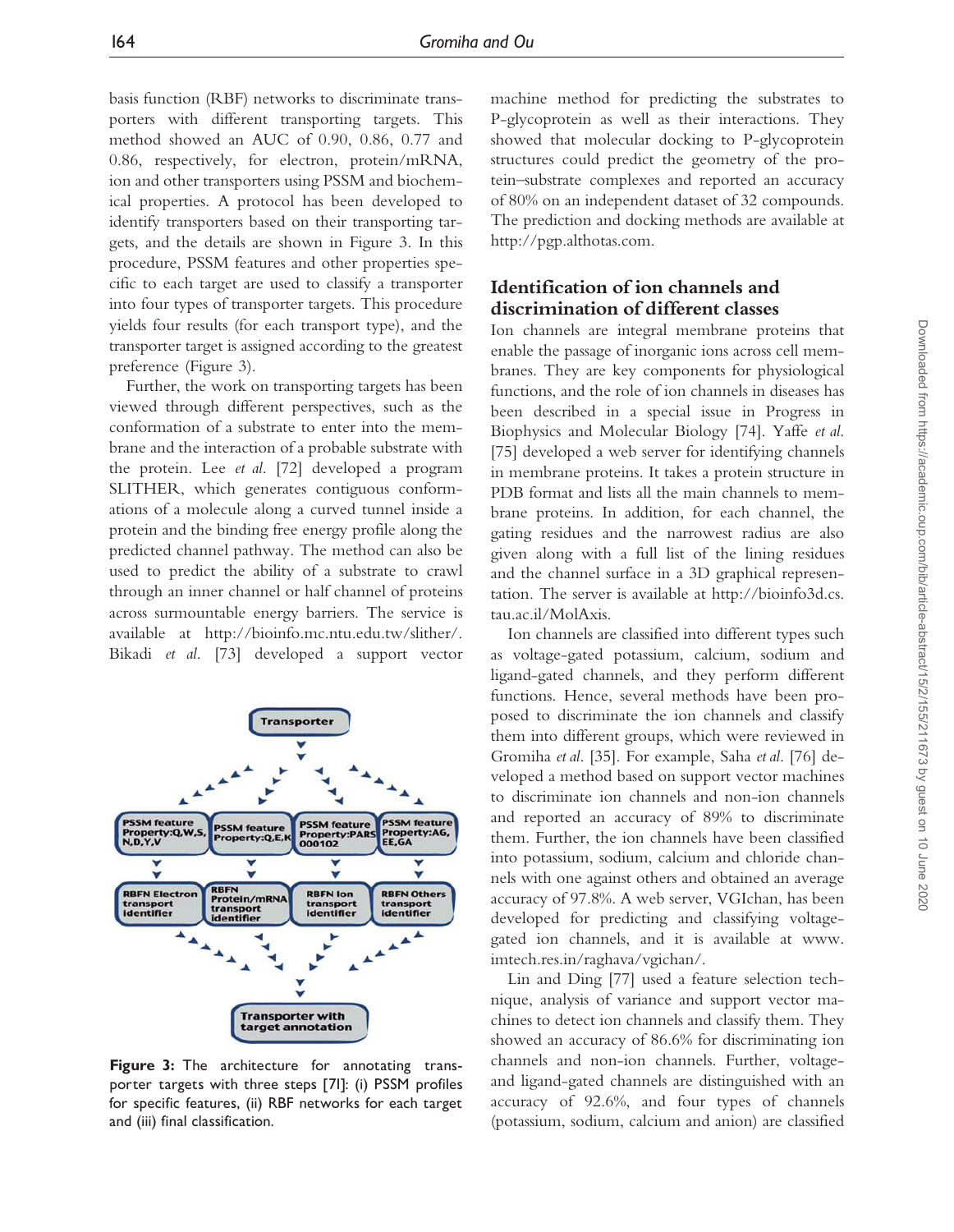with an accuracy of 87.8%. A web server has been developed for prediction purposes, and it is available at [http://cobi.uestc.edu.cn/people/hlin/tools/Ionch](http://cobi.uestc.edu.cn/people/hlin/tools/IonchanPred/) [anPred/.](http://cobi.uestc.edu.cn/people/hlin/tools/IonchanPred/) Recently, Chen and Lin [[78](#page-13-0)] classified the voltage-gated  $K<sub>+</sub>$  channels into seven subfamilies using amino acid composition and residue pair preference. The prediction models are available at [http://cobi.uestc.edu.cn/people/hlin/tools/VKCPr](http://cobi.uestc.edu.cn/people/hlin/tools/VKCPred/) [ed/](http://cobi.uestc.edu.cn/people/hlin/tools/VKCPred/). The ion channels were also classified into ion channel target and ion channel non-target proteins using different properties of amino acid residues such as composition, hydrophobicity, polarity, polarizability and normalized van der Waals volume and RBF networks [[79](#page-13-0)].

On a different approach, Li and Gallin [\[80\]](#page-13-0) proposed a model for predicting the half-activation voltage of a voltage-gated potassium channel based on its amino acid sequence. They showed that the method could predict within the mean absolute error of 7.0 mV. Willett et al. [\[81](#page-13-0)] used binary kernel discrimination technique for predicting ion channel activity.

#### Channels and pores

In TCDB, channels and pores are grouped in the same class to include the transport systems that catalyze facilitated diffusion (by an energy-independent process) by passage through a transmembrane aqueous pore or channel without evidence for a carrier-mediated mechanism. However, channels have  $\alpha$ -helical conformation, whereas pores have  $\beta$ -strands in their membrane spanning segments. As the amino acid sequences in the membrane spanning  $\alpha$ -helical and  $\beta$ -strand segments are different, the former one is dominated with a stretch of hydrophobic residues and the latter one has both hydrophobic and polar/charged residues, classification of channels and pores could be done with high accuracy. As expected, amino acid composition alone could discriminate channels and pores with an accuracy of 92.4% [[35,61\]](#page-12-0).

# MODELING AND VISUALIZATION

Transport proteins are targeted by several prescribed drugs and they can be potential targets for potential drug development. Hence, several methods have been proposed for modeling transporter proteins and mainly using homology modeling approach. Kelm et al. [\[82\]](#page-13-0) presented a membrane protein– specific homology-based coordinate generation method, MEDELLER, and optimized it to build highly reliable core models. They showed that the method performed better than the methods developed mainly for globular proteins. Further, 3D structures of transporters have been modeled to understand the channel function and substrate specificity [\[83–90](#page-13-0)]. Recently, Ravna and Sylte [[91\]](#page-13-0) reviewed the computational approaches for constructing homology models of carriers and ion channels.

Oliva et al. [\[92](#page-13-0)] developed an automatic tool, PoreLogo for analysing, visualizing and comparing the amino acid composition of transmembrane channels and its conservation across the corresponding protein family. It is available at [http://www.ebi.ac.](http://www.ebi.ac.uk/thornton-srv/software/PoreLogo/) [uk/thornton-srv/software/PoreLogo/.](http://www.ebi.ac.uk/thornton-srv/software/PoreLogo/)

## **CONCLUSIONS**

This review is focused on the bioinformatics approaches for understanding the functions of membrane proteins. The first part focused on the development of databases for different aspects of functions such as transporters, ion channels, receptors, motifs and functionally important residues in membrane proteins. The contents and features of these databases have been outlined. The second part deals with the structure–function relationship in membrane proteins on various perspectives such as relationship between amino acid properties and functional data of OR mutants, amino acid composition and importance of specific residues in transporters and sorting signal for mitochondrial b-barrel membrane proteins. Last part is devoted to prediction methods and web servers. The discrimination methods for identifying membrane transporters and predicting transporters into three classes, six families and transporting targets have been described. The methods reported for identifying channels and predicting the subclasses of ion channels have been discussed. Further, the approaches for modeling membrane proteins of functional importance and visualizing the amino acid composition of channel proteins have been mentioned. In addition, we have also provided a list of databases and online tools for functional annotation of proteins. In essence, this comprehensive review provides the insights on understanding the functions of membrane proteins on different perspectives.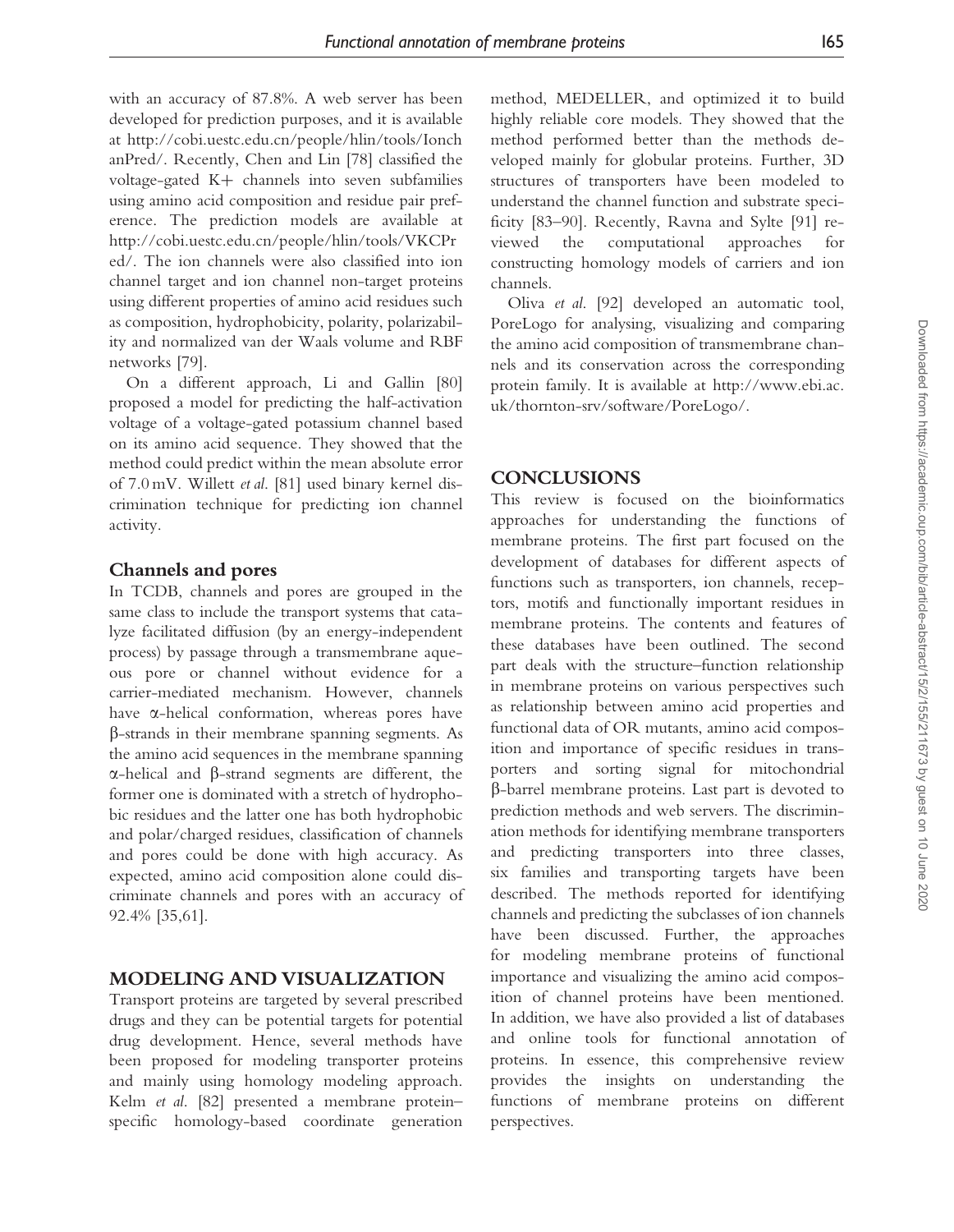#### <span id="page-11-0"></span>Key points

- Bioinformatics approaches have made significant contribution to understand the functions of membrane proteins.
- A wealth of data on membrane protein functions have been deposited for receptors, transporters, channels and functionally important amino acid residues.
- Structure-function relationship for membrane proteins have been elucidated.
- Algorithms and tools for annotating different types of membrane proteins based on their function in genomic sequences have been developed.

## FUNDING

Indian Institute of Technology Madras research grant (BIO/10-11/540/NFSC/MICH to M.M.G.) (in part), National Science Council (NSC) of Taiwan (NSC 101-2221-E-155-068 to Y-Y.O.) (in part).

#### References

- 1. White SH, Wimley WC. Membrane protein folding and stability: physical principles. Ann Rev Biophys Biomol Str 1999;28:319–65.
- 2. Schulz GE. Transmembrane beta-barrel proteins. Adv Protein Chem 2003;63:47–70.
- 3. Gromiha MM, Suwa M. Current developments on beta-barrel membrane proteins: sequence and structure analysis, discrimination and prediction. Curr Prot Pept Science 2007;8:580–99.
- 4. Gromiha M. Protein Bioinformatics: From Sequence to Function. New Delhi: Elsevier/Academic Press, 2010.
- 5. Chen CP, Rost B. State-of-the-art in membrane protein prediction. Appl Bioinformatics 2002;1:21–35.
- 6. Tusna´dy GE, Simon I. Topology prediction of helical transmembrane proteins: how far have we reached? Curr Protein Pept Sci 2010;11(7):550-61.
- 7. Fleishman SJ, Ben-Tal N. Progress in structure prediction of alpha-helical membrane proteins. Curr Opin Struct Biol 2006; 16(4):496–504.
- 8. Hurwitz N, Pellegrini-Calace M, Jones DT. Towards genome-scale structure prediction for transmembrane proteins. Philos Trans R Soc Lond B Biol Sci 2006;361(1467): 465–75.
- 9. Senes A. Computational design of membrane proteins. Curr Opin Struct Biol 2011;21(4):460–6.
- 10. Fiedler S, Broecker J, Keller S. Protein folding in membranes. Cell Mol Life Sci 2010;67(11):1779–98.
- 11. Fleishman SJ, Unger VM, Ben-Tal N. Transmembrane protein structures without X-rays. Trends Biochem Sci 2006;  $31(2):106-13.$
- 12. Punta M, Forrest LR, Bigelow H, et al. Membrane protein prediction methods. Methods. 2007;41(4):460–74.
- 13. Hedin LE, Illergård K, Elofsson A. An introduction to membrane proteins. J Proteome Res 2011;10(8):3324–31.
- 14. von Heijne G. Membrane-protein topology. Nat Rev Mol Cell Biol 2006;7(12):909–18.
- 15. Galdiero S, Galdiero M, Pedone C. beta-Barrel membrane bacterial proteins: structure, function, assembly and interaction with lipids. Curr Protein Pept Sci 2007;8(1):63–82.
- 16. Tamm LK, Hong H, Liang B. Folding and assembly of beta-barrel membrane proteins. Biochim Biophys Acta 2004; 1666(1–2):250–63.
- 17. Nam HJ, Jeon J, Kim S. Bioinformatic approaches for the structure and function of membrane proteins. BMB Rep 2009;42(11):697–704.
- 18. Saier MH. A functional-phylogenetic classification system for transmembrane solute transporters. Microbiol Mol Biol Rev 2000;64(2):354–411.
- 19. Ren QH, Chen KX, Paulsen IT. TransportDB: a comprehensive database resource for cytoplasmic membrane transport systems and outer membrane channels. Nucleic Acids Res 2007;35:D274–9.
- 20. Saier MH, Tran CV, Barabote RD. TCDB: the Transporter Classification Database for membrane transport protein analyses and information. Nucleic Acids Res 2006;34:D181–6.
- 21. Dutzler R, Campbell EB, MacKinnon R. Gating the selectivity filter in ClC chloride channels. Science 2003; 300:108–12.
- 22. Leal WS. Behavioural neurobiology: the treacherous scent of a human. Nature 2010;464(7285):37–8.
- 23. Carey AF, Wang G, Su CY, et al. Odorant reception in the malaria mosquito Anopheles gambiae. Nature 2010; 464(7285):66–71.
- 24. Horn F, Weare J, Beukers MW, et al. GPCRDB: an information system for G protein-coupled receptors. Nucleic Acids Res 1998;26(1):275–9.
- 25. Satagopam VP, Theodoropoulou MC, Stampolakis CK, et al. GPCRs, G-proteins, effectors and their interactions: human-gpDB, a database employing visualization tools and data integration techniques. Database (Oxford) 2010;2010: baq019.
- 26. Papasaikas PK, Bagos PG, Litou ZI, et al. PRED-GPCR: GPCR recognition and family classification server. Nucleic Acids Res 2004;32(Web Server issue):W380–2.
- 27. Yabuki Y, Muramatsu T, Hirokawa T, et al. GRIFFIN: a system for predicting GPCR-G-protein coupling selectivity using a support vector machine and a hidden Markov model. Nucleic Acids Res 2005;33(Web Server issue): W148–53.
- 28. Bhasin M, Raghava GP. GPCRpred: an SVM-based method for prediction of families and subfamilies of G-protein coupled receptors. Nucleic Acids Res 2004; 32(Web Server issue):W383–9.
- 29. Xiao X, Wang P, Chou KC. GPCR-2L: predicting G protein-coupled receptors and their types by hybridizing two different modes of pseudo amino acid compositions. Mol. BioSyst 2011;7:911–9.
- 30. Nemoto W, Toh H. Membrane interactive alpha-helices in GPCRs as a novel drug target. Curr Protein Pept Sci 2006; 7(6):561–75.
- 31. Yarnitzky T, Levit A, Niv MY. Homology modeling of G-protein-coupled receptors with X-ray structures on the rise. Curr Opin Drug Discov Devel. 2010;13(3): 317–25.
- 32. Liu T, Tang GW, Capriotti E. Comparative modeling: the state of the art and protein drug target structure prediction. Comb Chem High Throughput Screen 2011;14(6): 532–47.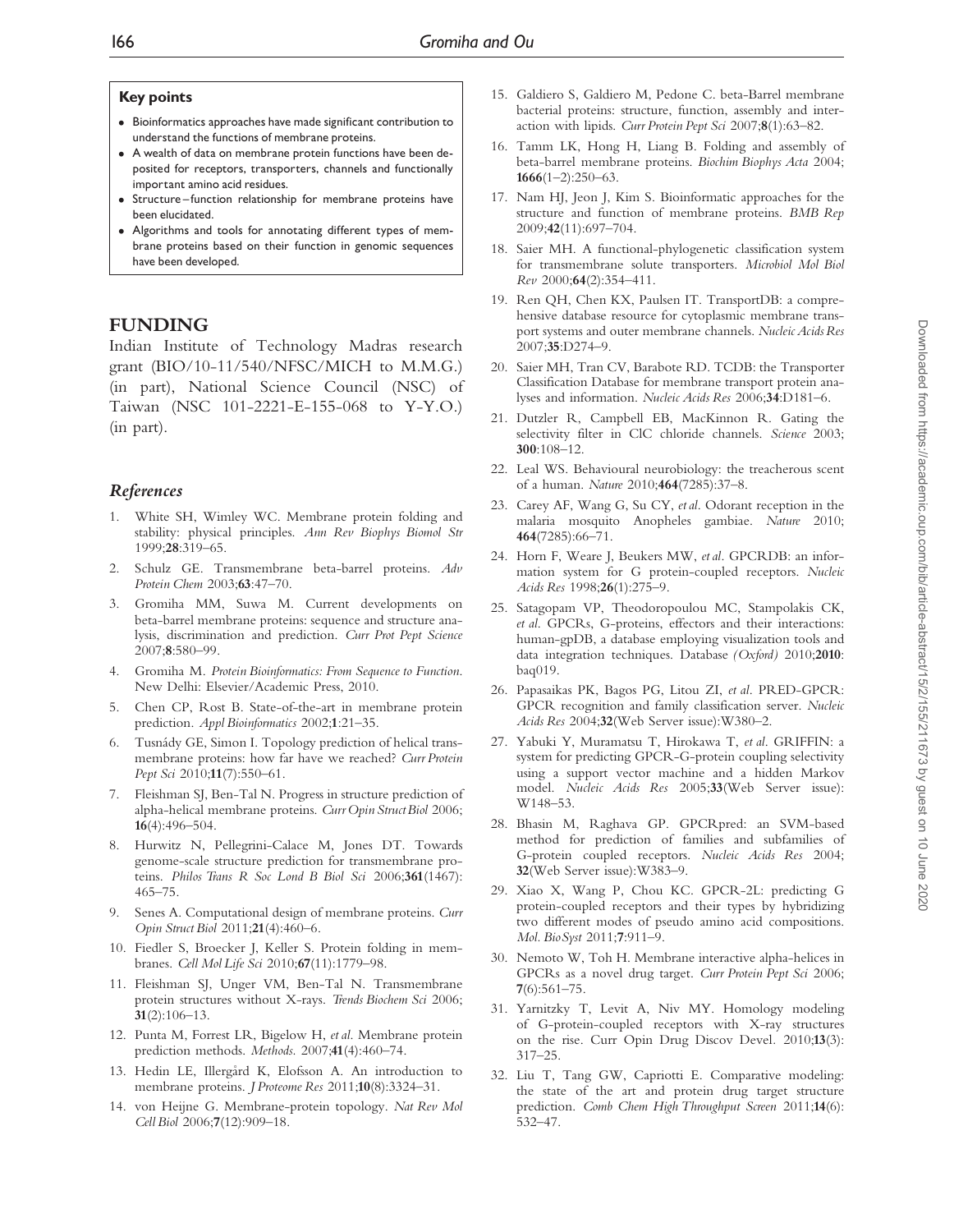- <span id="page-12-0"></span>33. Selent J, Kaczor AA. Oligomerization of G protein-coupled receptors: computational methods. Curr Med Chem 2011; 18(30):4588–605.
- 34. Saier MH, Yen MR, Noto K, et al. The Transporter Classification Database: recent advances. Nucleic Acids Res 2009;37:D274–8.
- 35. Gromiha MM, Ou YY, Chen SA. Structural and functional discrimination of membrane proteins. In: Gupta S. P. (ed). Ion Channels and Their Inhibitors. Germany: Springer, 2011; 1–32.
- 36. Miao Z, Li D, Zhang Z, et al. Medicago truncatula transporter database: a comprehensive database resource for M. truncatula transporters. BMC Genomics 2012;13:60.
- 37. Fichant G, Basse MJ, Quentin Y. ABCdb: an online resource for ABC transporter repertories from sequenced archaeal and bacterial genomes. FEMS Microbiol Lett 2006; 256(2):333–9.
- 38. Gyimesi G, Borsodi D, Sarankó H, et al. ABCMdb: A database for comparative analysis of protein mutations in ABC transporters, and potential framework for a general application. Hum Mutat 2012;33:1547–56.
- 39. Anderson CM, Kidd PD, Eskandari S. GATMD: g-Aminobutyric Acid Transporter Mutagenesis Database. Database 2010;2010:baq028.
- 40. Brohée S, Barriot R, Moreau Y, et al. YTPdb: a wiki database of yeast membrane transporters. Biochim Biophys Acta 2010;1798(10):1908–12.
- 41. Zhao M, Chen Y, Qu D, et al. TSdb: A database of transporter substrates linking metabolic pathways and transporter systems on a genome scale via their shared substrates. Sci. China Life Sci. 2011;54:60–4.
- 42. Kanehisa M, Goto S, Hattori M, et al. From genomics to chemical genomics: new developments in KEGG. Nucleic Acids Res 2006;34:D354–7.
- 43. Crasto C, Marenco L, Miller P, et al. Olfactory receptor database: a metadata-driven automated population from sources of gene and protein sequences. Nucleic Acids Res 2002;30(1):354–60.
- 44. Ranjan R, Khazen G, Gambazzi L, et al. Channelpedia: an integrative and interactive database for ion channels. Front Neuroinform 2011;5:36.
- 45. Donizelli M, Djite MA, Le Novère N. LGICdb: a manually curated sequence database after the genomes. Nucleic Acids Res 2006;34(Database issue):D267–9.
- 46. Gallin WJ, Boutet PA. VKCDB: voltage-gated K+ channel database updated and upgraded. Nucleic Acids Res 2011; 39(Database issue):D362–6.
- 47. Gupta AB, Verma RK, Agarwal V, et al. MIPModDB: a central resource for the superfamily of major intrinsic proteins. Nucleic Acids Res 2012;40(Database issue): D362–9.
- 48. MacKenzie KR, Prestegard JH, Engelman DM. A transmembrane helix dimer: structure and implications. Science 1997;276:131–3.
- 49. Kim S, Jeon TJ, Oberai A, et al. Transmembrane glycine zippers: physiological and pathological roles in membrane proteins. Proc Natl Acad Sci USA 2005;102:14278-83.
- 50. Plotkowski ML, Kim S, Phillips ML, et al. Transmembrane domain of myelin protein zero can form dimers: possible implications for myelin construction. Biochemistry 2007;46: 12164–73.
- 51. Kutik S, Stojanovski D, Becker L, et al. Dissecting membrane insertion of mitochondrial beta-barrel proteins. Cell 2008;132(6):1011–24.
- 52. Imai K, Gromiha MM, Horton P. Mitochondrial beta-barrel proteins, an exclusive club? Cell 2008;135(7): 1158–9.
- 53. Imai K, Fujita N, Gromiha MM, et al. Eukaryote-wide sequence analysis of mitochondrial  $\beta$ -barrel outer membrane proteins. BMC Genomics 2011;12:79.
- 54. Marsico A, Scheubert K, Tuukkanen A, et al. MeMotif: a database of linear motifs in alpha-helical transmembrane proteins. Nucleic Acids Res 2010;38(Database issue):D181–9.
- 55. Gromiha MM, Yabuki Y, Suresh MX, et al. TMFunction: database for functional residues in membrane proteins. Nucleic Acids Res 2009;37:D201–4.
- 56. Lu CT, Huang KY, Su MG, et al. dbPTM 3.0: an informative resource for investigating substrate site specificity and functional association of protein post-translational modifications. Nucleic Acids Res 2013;41(D1):D295–305.
- 57. Gromiha MM, Harini K, Sowdhamini R, etal. Relationship between amino acid properties and functional parameters in olfactory receptors and discrimination of mutants with enhanced specificity. BMC Bioinformatics 2012; 13(Suppl 7):S1.
- 58. Gromiha MM, Oobatake M, Sarai A. Important amino acid properties for enhanced thermostability from mesophilic to thermophilic proteins. Biophys Chem 1999;82(1):51-67.
- 59. Crasto CJ. Computational biology of olfactory receptors. Curr Bioinform 2009;4(1):8–15.
- 60. Frelet A, Klein M. Insight in eukaryotic ABC transporter function by mutation analysis. FEBS Lett 2006;580(4): 1064–84.
- 61. Gromiha MM, Yabuki Y. Functional discrimination of membrane proteins using machine learning techniques. BMC Bioinformatics 2008;9:135.
- 62. Gromiha MM, Suwa M. A simple statistical method for discriminating outer membrane proteins with better accuracy. Bioinformatics 2005;21:961–8.
- 63. Huang YF, Lemieux MJ, Song JM, et al. Structure and mechanism of the glycerol-3-phosphate transporter from Escherichia coli. Science 2003;301:616–20.
- 64. Marsico A, Henschel A, Winter C, et al. Structural fragment clustering reveals novel structural and functional motifs in alpha-helical transmembrane proteins. BMC Bioinformatics 2010;11:204.
- 65. Ou YY, Chen SA, Gromiha MM. Classification of transporters using efficient radial basis function networks with position-specific scoring matrices and biochemical properties. Proteins Struct Funct Bioinfo 2010;78:1789–97.
- 66. Li HQ, Benedito VA, Udvardi MK, et al. TransportTP: a two-phase classification approach for membrane transporter prediction and characterization. BMC Bioinformatics 2009;10:418.
- 67. Schaadt NS, Helms V. Functional classification of membrane transporters and channels based on filtered TM/ non-TM amino acid composition. Biopolymers 2012;97(7): 558–67. doi:10.1002/bip.22043.
- 68. Li HQ, Dai XB, Zhao XC. A nearest neighbor approach for automated transporter prediction and categorization from protein sequences. Bioinformatics 2008;24: 1129–36.